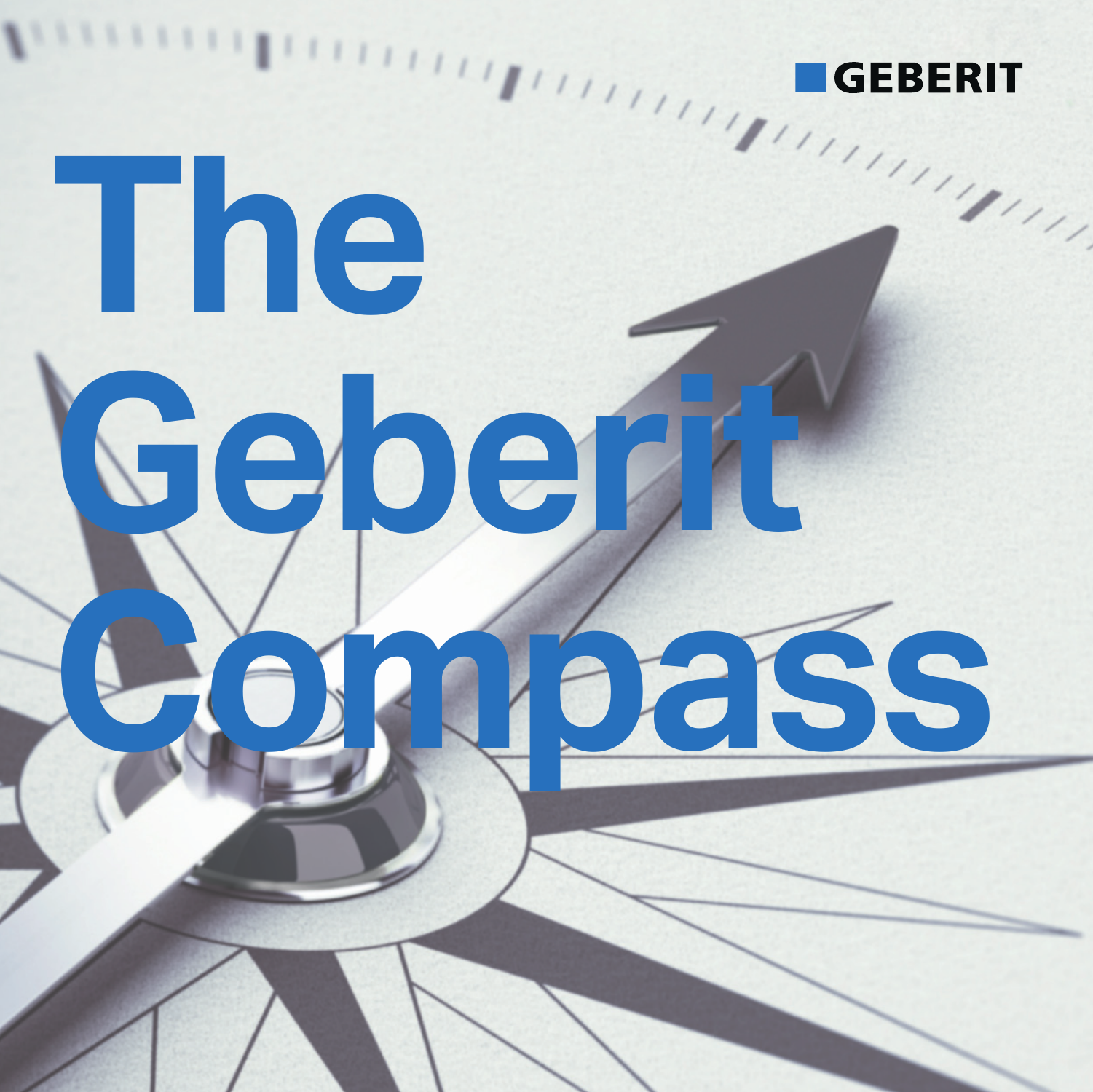# **A guide for our employees**

**Mission**

What we do

#### **Values**

What is important to us

**Operational principles**

How we work together

#### **Success factors**

What makes us successful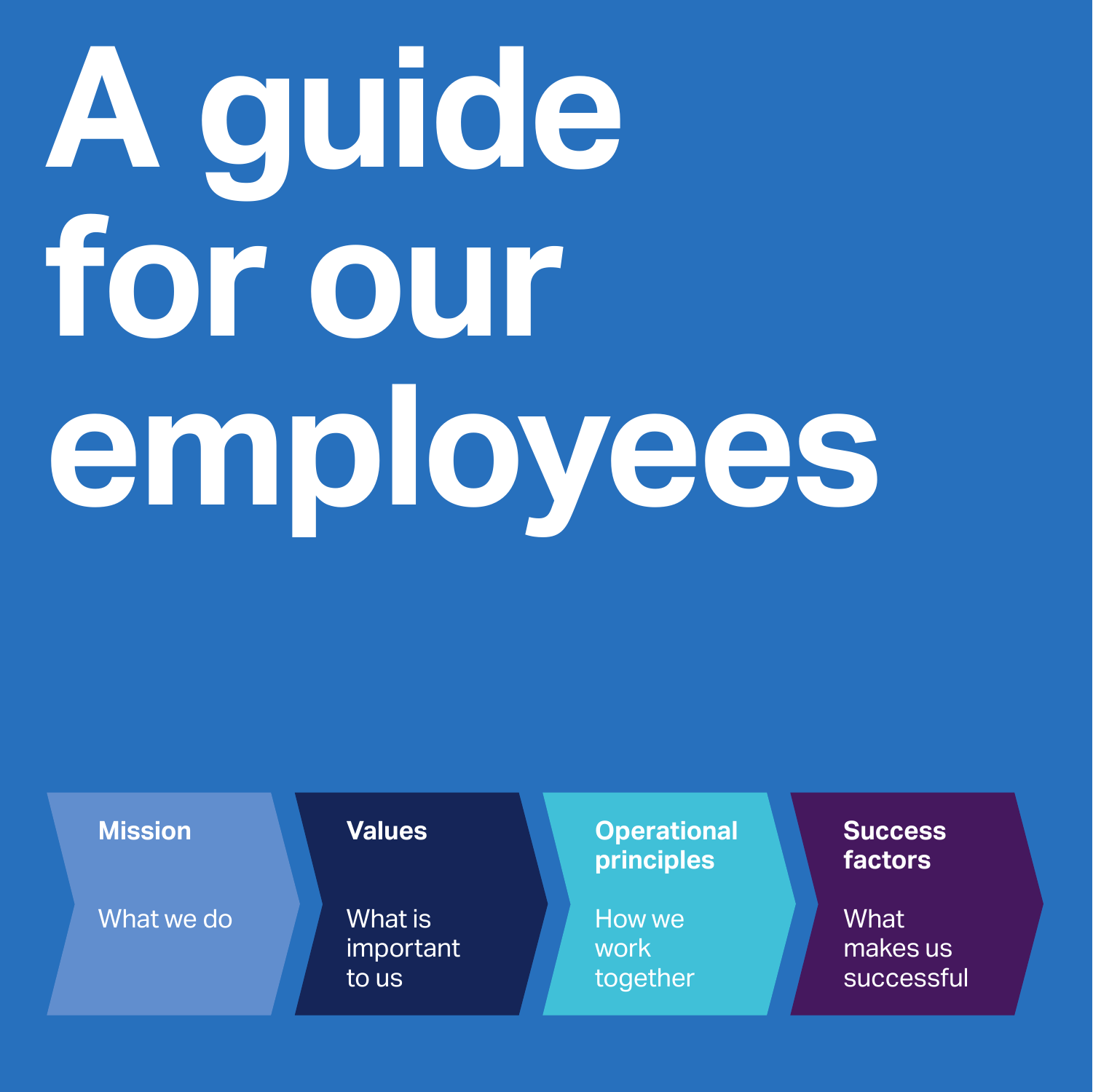#### **Dear employees**

A compass is an extremely useful guiding instrument, and is absolutely essential for anyone pursuing an ambitious goal.

The Geberit Group is no different in this respect – we want to provide excellence in everything we do. To do this, it is important that we all pull in the same direction, which is where the Geberit Compass comes into play. It is designed to reassure us as to what our shared mission is. But that's not all – the fundamental values that shape our corporate culture both now and in the future are also listed here. Finally, the right decisions can only be made by those who take to heart the operational principles set out here and who are also familiar with our success factors.

The Geberit Compass will only become a useful instrument when our everyday actions follow the principles listed here, so let's get to work!

Christian Buhl **C<sub>EO</sub>** 

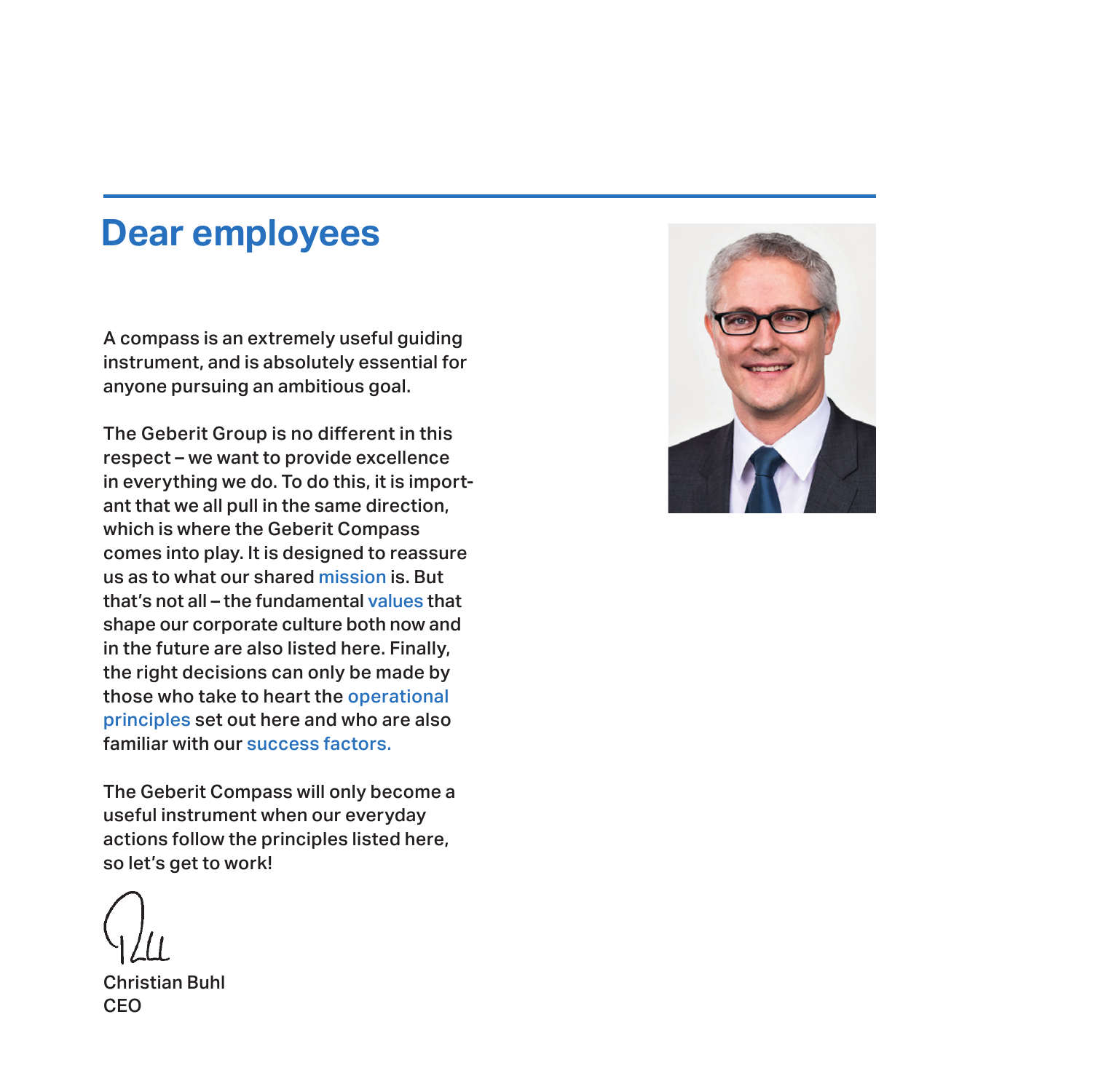## **Our mission – what we do**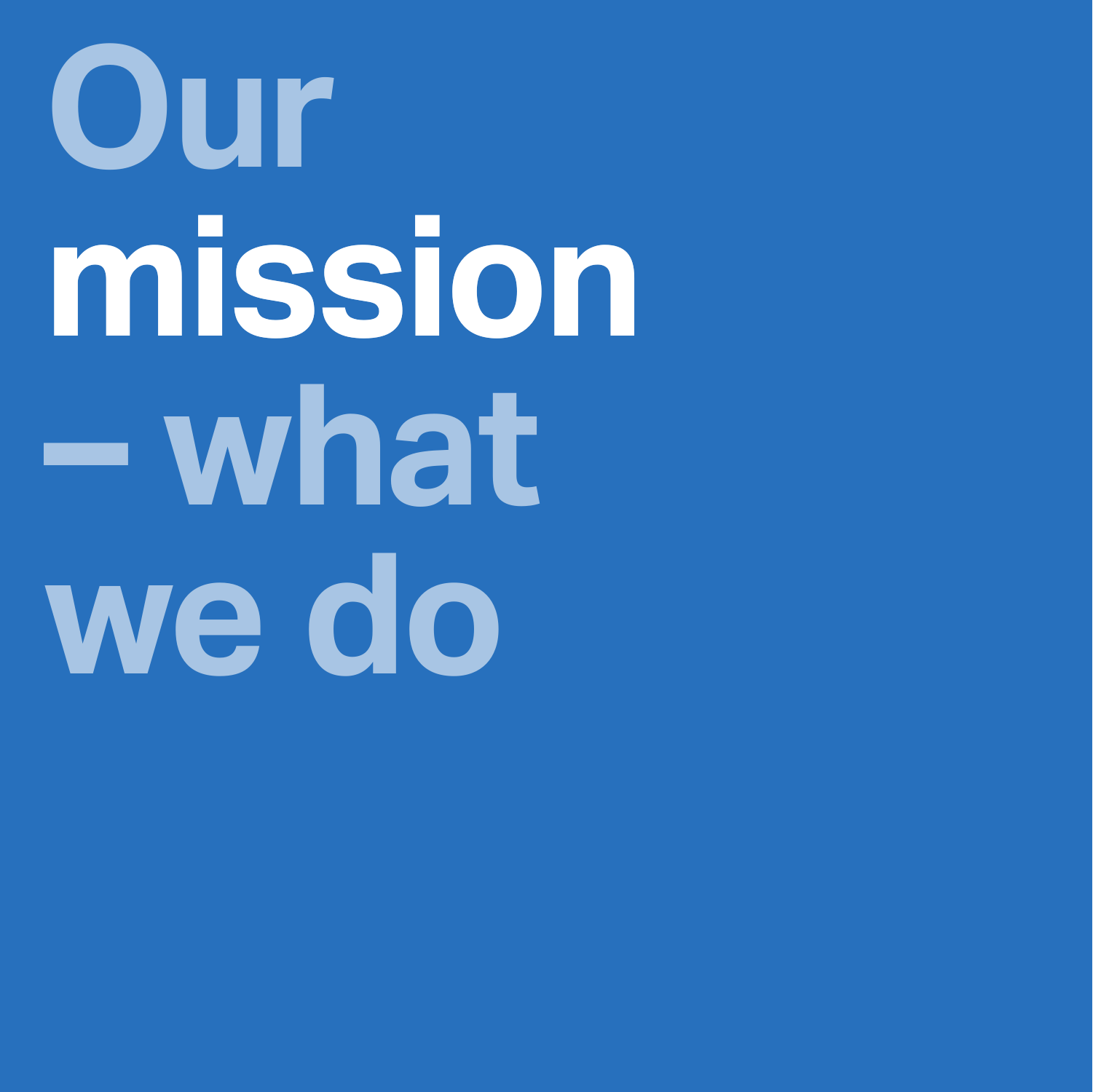**We continuously improve the quality of people's lives with innovative sanitary products.**

- Our innovations set standards in our field.
- Providing excellence is the goal that always drives our actions.
- We strive to achieve a harmonious balance between business, environmental and social goals.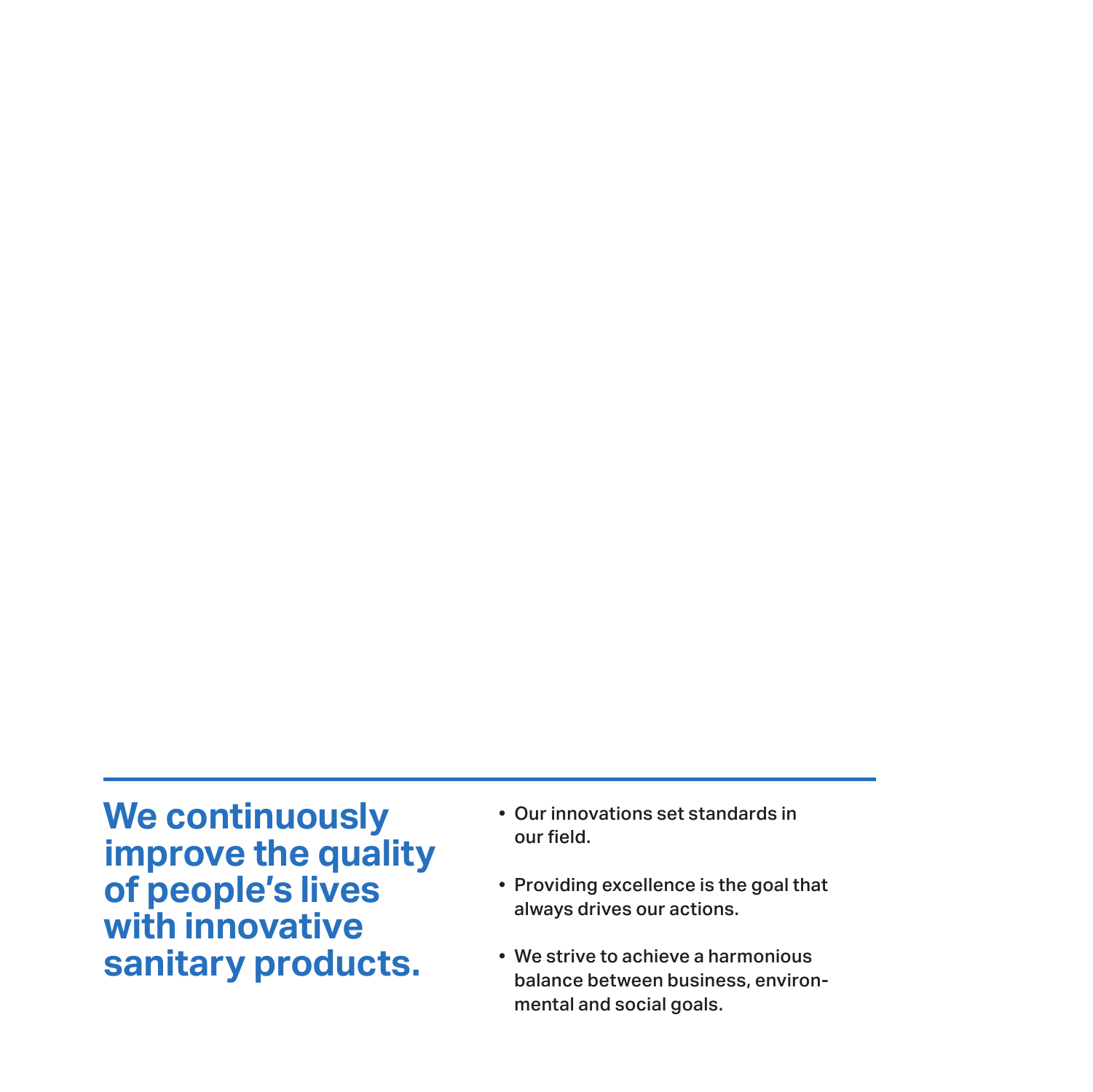## **Our values – what is important to us**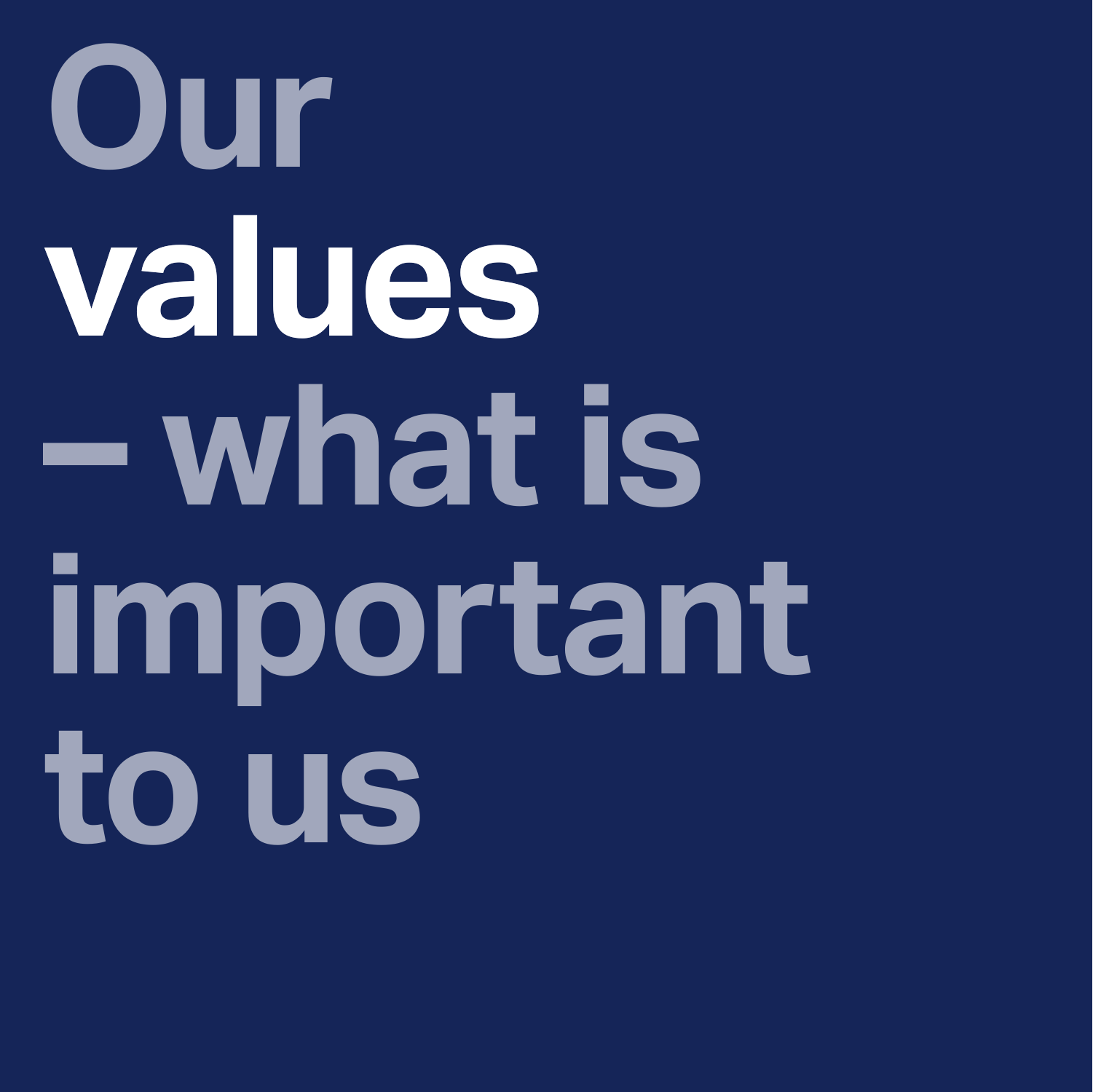### **Integrity**

• We maintain high ethical standards based on trust and mutual respect combined with open and honest communication.

### **Team spirit**

• We share our knowledge and work together constructively to find the best solution.

### **Enthusiasm**

• We identify with our company and motivate ourselves by achieving challenging goals.

#### **Modesty**

• We are ambitious and successful, but adopt – both individually and collectively – modest and unassuming attitudes and behaviour.

#### **Ability to renew ourselves**

• We are ready and willing to continuously learn, grow and explore new paths.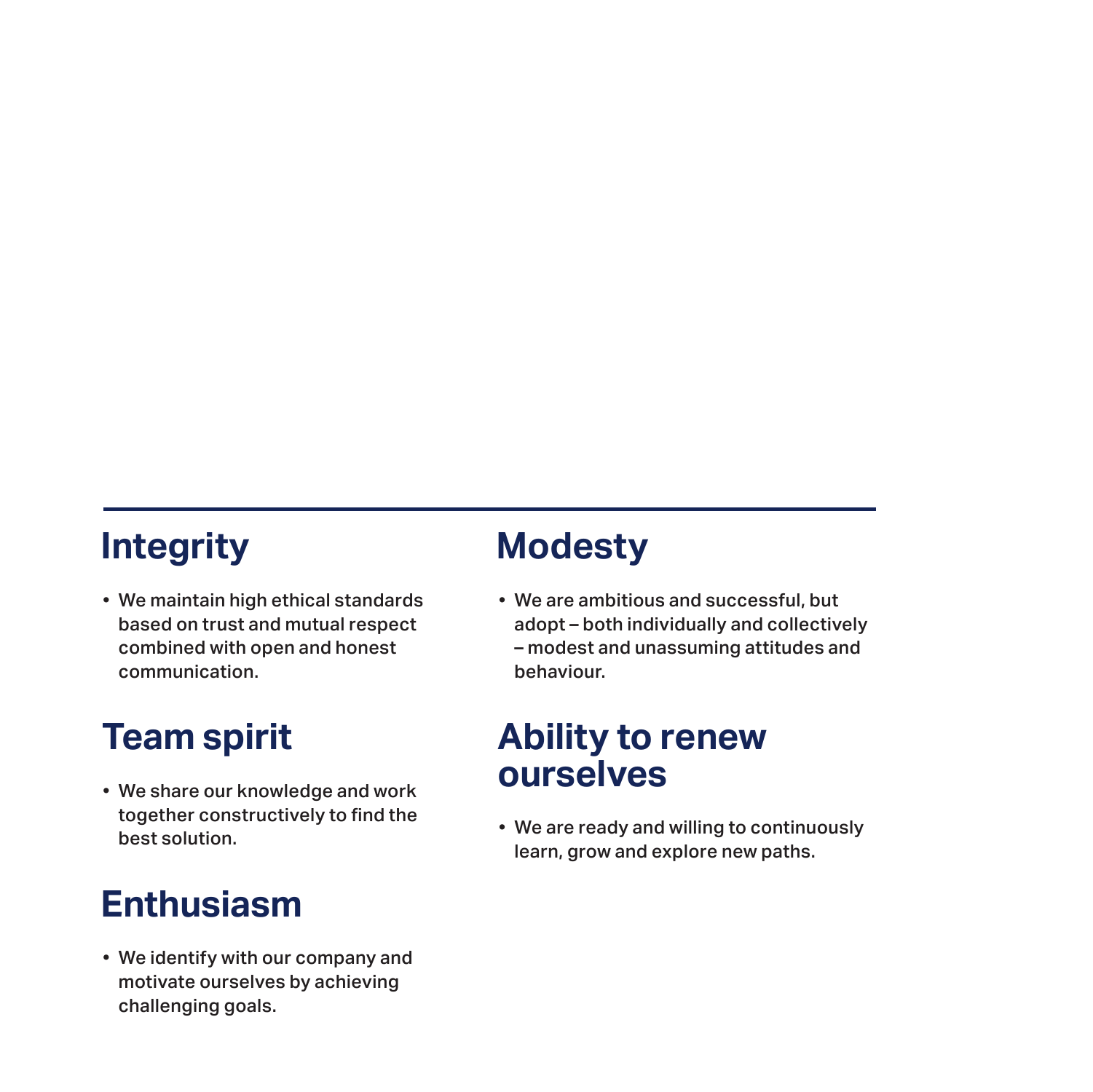# **Our operational principles – how we work together**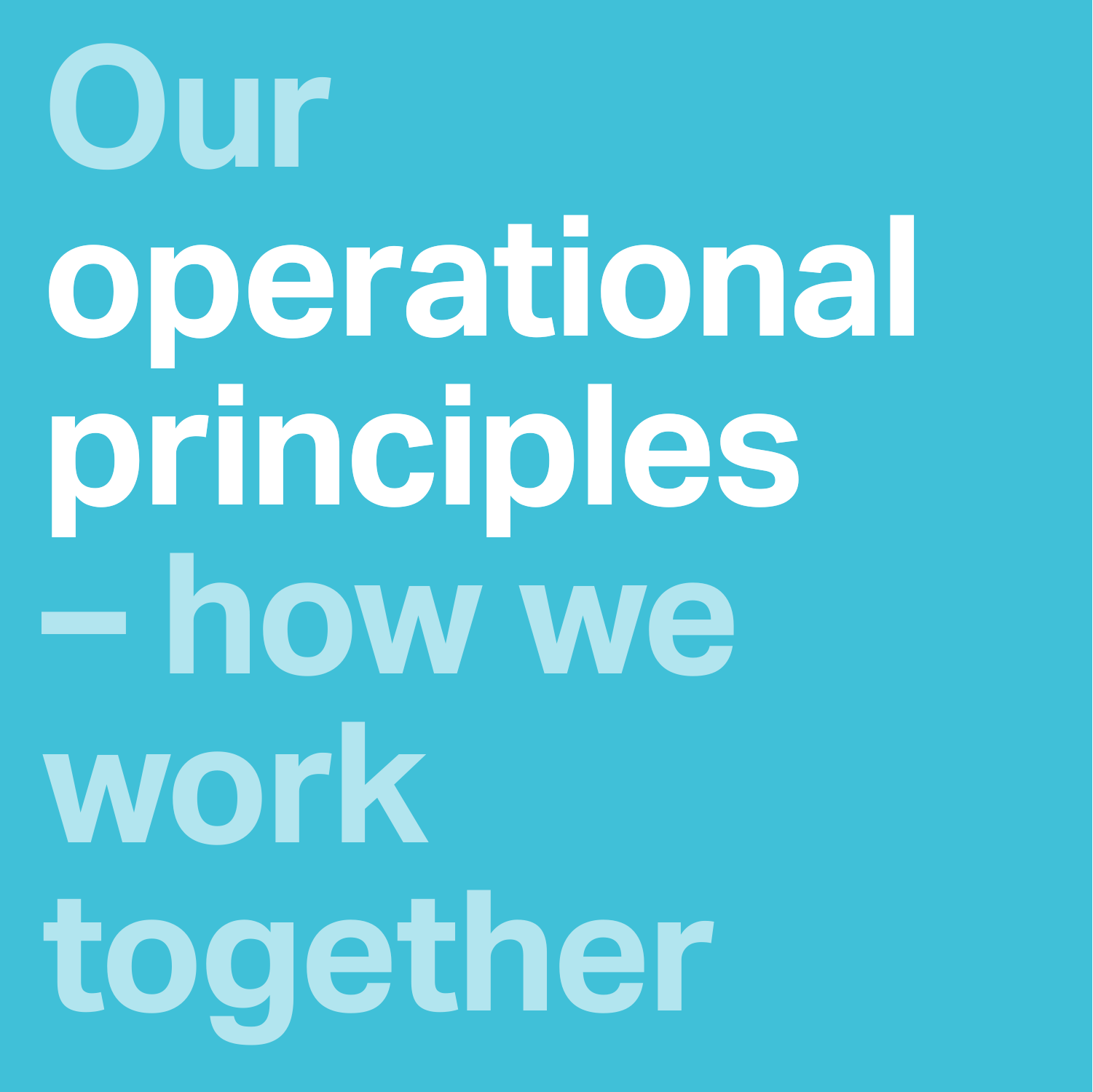#### **Result-oriented**

• Our organisation, our processes, our use of resources and our actions are all oriented towards attaining excellence.

#### **Contribution to the entity as a whole**

- In our work, we always keep an eye on the overarching goals.
- We make the good of the company our first priority, and not our own personal interests.

#### **Teamwork**

• We promote collaboration in networks and teams from across different organisations that align themselves according to the organisation and structures within our company.

#### **Focusing**

- We keep our structures and processes "lean and mean".
- We focus on what is important, and then approach this in a professional manner.

#### **Clear management principles**

- We have clear structures, responsibilities and goals, and lead by example.
- Our management style rests on our values and is challenging and participative.
- We implement our decisions quickly and systematically.
- Our communication is open and transparent.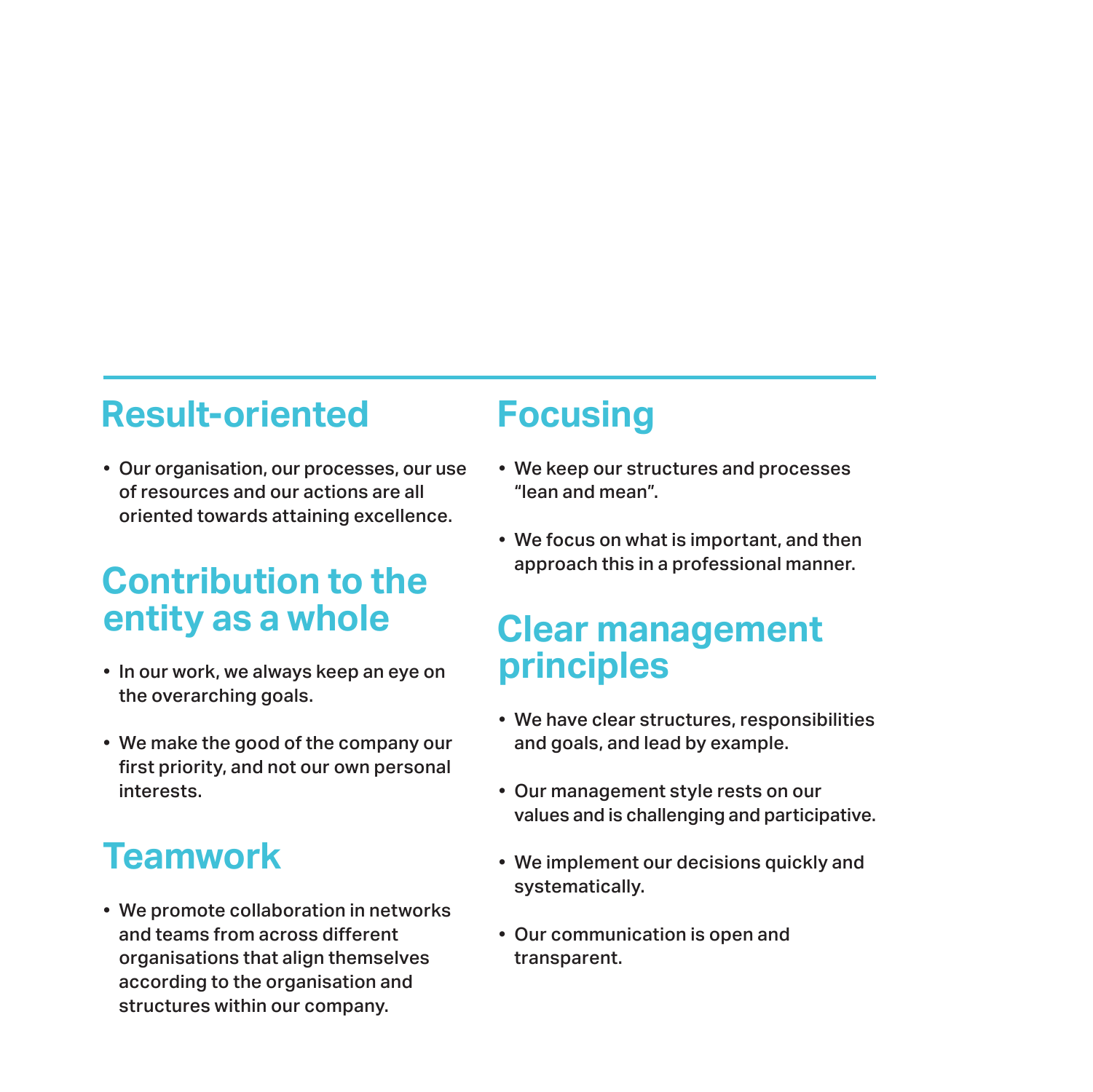**Our success factors – what makes us successful**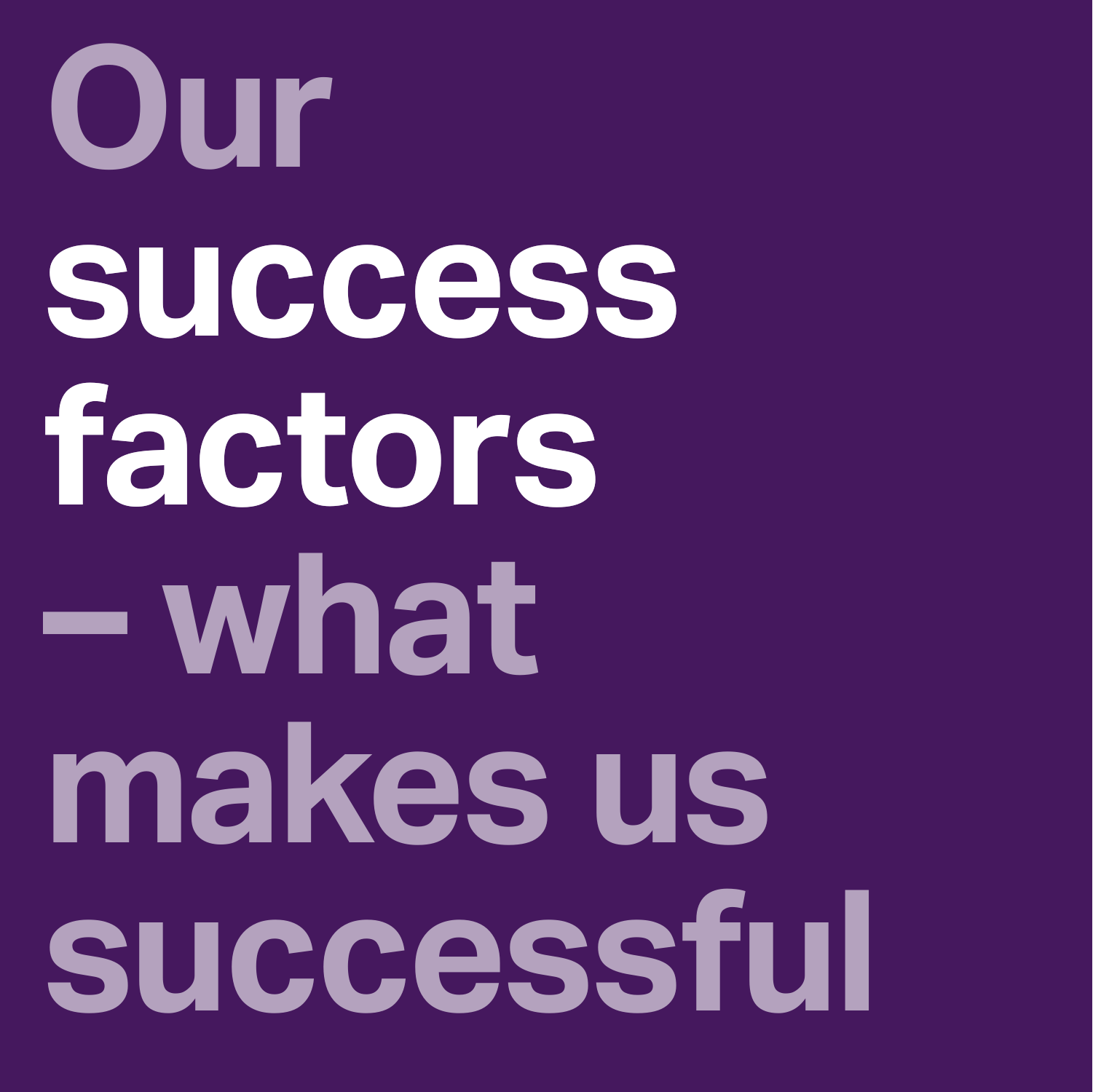#### **Customer orientation**

- Our customers are the focus of our actions.
- We meet the needs of our customers.
- Our customer relationships are based on trust and partnership.

#### **Employee focus**

- The right employees are our most important asset.
- The ongoing development of our employees has a high priority.
- We are fair in our dealings with our employees.

### **Brand strength**

• The Geberit brand stands for know-how, innovation, partnership, reliability and quality of life.

#### **Innovative force**

- We develop innovative products, techniques and services and thus set standards in the field.
- Our innovations ensure that the needs of our customers are met in the best possible way.

### **Sustainability**

- Our actions are geared towards the long term.
- The outstanding quality of our products and services has the highest priority.
- It is our duty to treat natural resources with care and respect.

#### **Vivid corporate culture**

• Our corporate culture is based on living our values daily and aligning our actions with our operational principles.